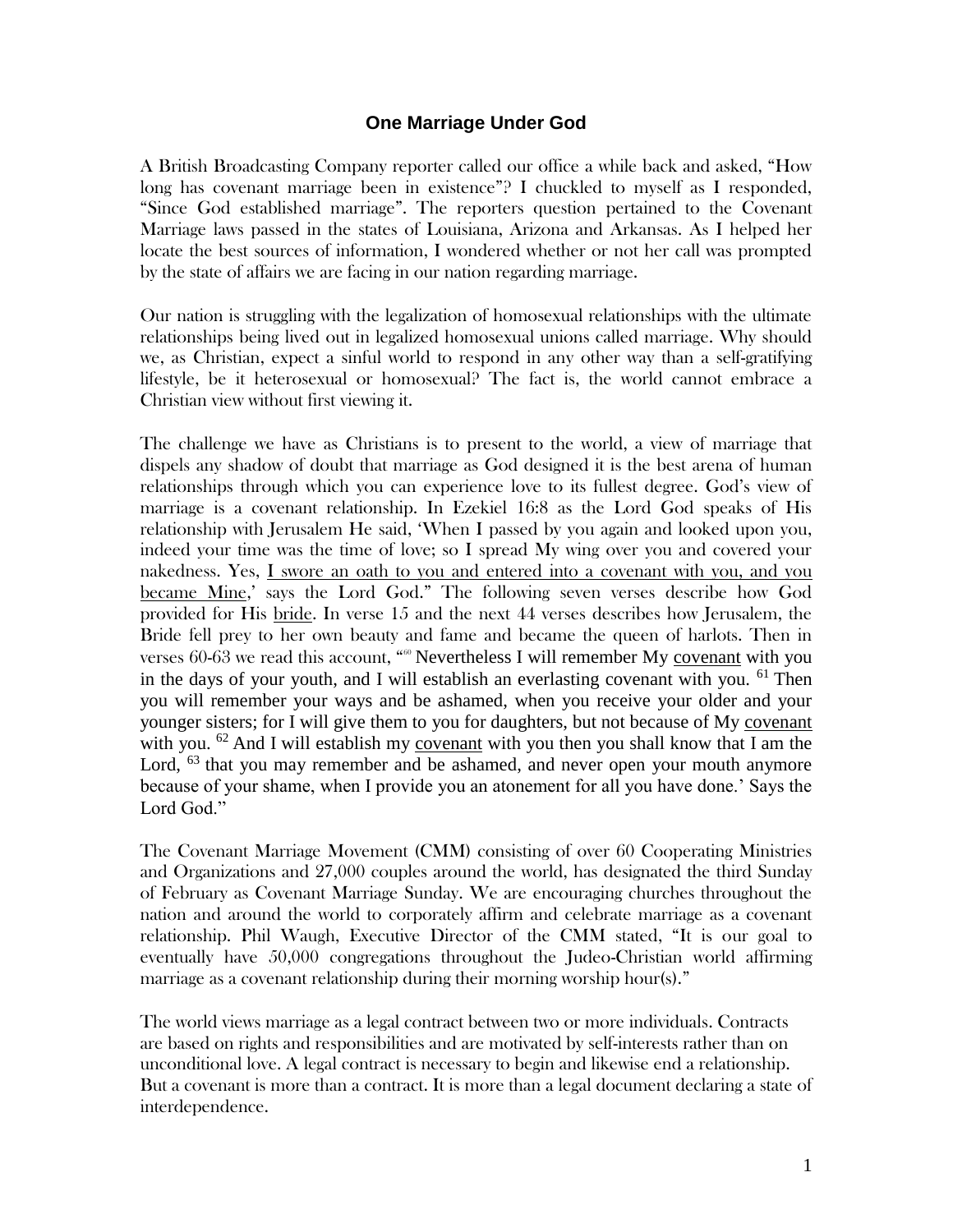For the past 30 years, our nation has been wandering in the wilderness of "no-fault divorce" brought about by an acceptance of the view that marriage is simply a contract. During this time of aimless wandering, the church has found herself taking on the beliefs and practices of our culture rather than impacting our culture with the life-changing Word of God regarding marriage.

The concept of marriage as a "contract" cannot be documented in God's Word. In fact the word "contract" cannot be found in commonly used versions of the Bible. The word "covenant" on the other hand, can be found approximately 300 times—in Scripture. The Hebrew root word for covenant is "to cut", which relates more to the rituals involving the sacrifice of animals that "sealed" the covenant.

The value of a "covenant marriage relationship" as opposed to a "contractual marriage agreement" lies in a person's understanding and acceptance of God's intent for marriage and the importance of His presence in the marriage.

God intends for marriage to be a lifelong covenant relationship between one man and one woman under His Lordship. When a couple shares their wedding vows, they are vowing to God, each other, their families, and their community to remain steadfast in unconditional love, reconciliation, and sexual purity, while purposefully growing in their covenant marriage relationship.

As your congregation comes together in worship on the third Sunday in February, we encourage you to proclaim God's Word regarding marriage as a covenant relationship through which His name is glorified, the Bride of Christ is edified, and the nation is sensitized to His activity in our hearts and lives. In addition to preaching the Word we encourage each of you to provide an opportunity for the couples in your congregation to affirm their relationship as a covenant marriage by signing a Couple's Commitment Card.

We have developed a Covenant Marriage Congregational Kit to assist you with the promotion and observance of the 2004 Covenant Marriage Sunday Celebration. The Congregational Kit (\$49.95 + S&H) includes the following *undated* items and more to help you celebrate the Covenant Marriage Sunday.

- The Marriage Masterpiece, a hardcover book by Al Janssen from Focus on the Family
- Covenant vs. Contract: Experiencing God's Blessing In & Through Your Marriage, a Bible Study on Covenant Marriage by Dave Brown and Phil Waugh
- $\bullet$  (3) 11" X 17" Four-Color Posters
- $\bullet$  (100) Bulletin Inserts
- (50) Couple's Commitment Cards
- A Collection of Sermon Outlines by:

oDr. H.B. London (Vice President, Focus on the Family)

oDr. Dan Jarrell (Pastor, Anchorage, Alaska and FamilyLife Speaker)